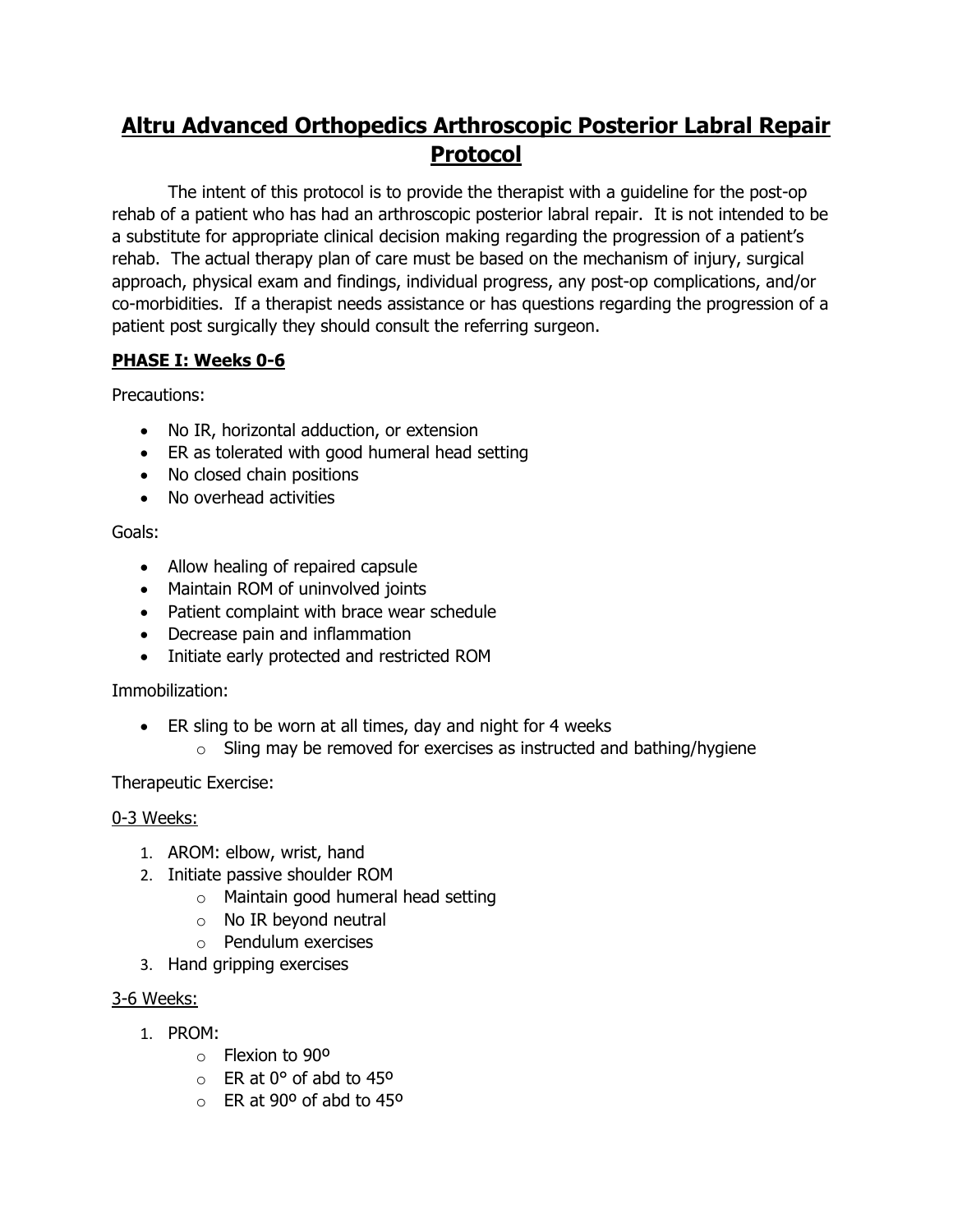- o Abduction to 90º
- 2. Supine AAROM for flex with cane
- 3. Supine AROM in neutral for ER with scapular retraction
- 4. Strengthening:
	- o Isometrics: Flex, ext, abd, ER, IR
	- o Rhythmic stabilization for IR/ER and flex/ext
	- o Scapular facilitation: retraction, protraction, depression
		- Scapular pinch, sternal lift, Lawn mower done in sling
	- $\circ$  Light axial loading with ball rolls on table

Modalities:

- Cryotherapy for pain and inflammation
- E-stim prn

Manual Therapy:

• Scar mobilization and soft tissue mobilization prn

#### **Goals to Achieve for ROM by 3-6 weeks post-op:**

| Flexion/scaption     | $0 - 120^{\circ}$    |
|----------------------|----------------------|
| Abduction            | $0 - 90^{\circ}$     |
| ER at $0^\circ$      | To tolerance         |
| ER at $90^\circ$ ABD | To tolerance         |
| IR in scapular plane | $0 - 30^{\circ}$     |
| IR at 90° ABD        | None, do not perform |

#### **PHASE II: Weeks 7-12**

Precautions:

- Gentle progression of IR ROM as protocol progresses
- No push-ups or pushing movements
- Avoid excessive or forceful horizontal adduction and IR
- Exercise arcs that protect posterior capsule and keep all strength exercises below horizontal plane

Goals:

- Gradually restore ROM
- Increase strength
- Improve neuromuscular control and proprioception

Immobilization:

• D/C ER sling at 6 weeks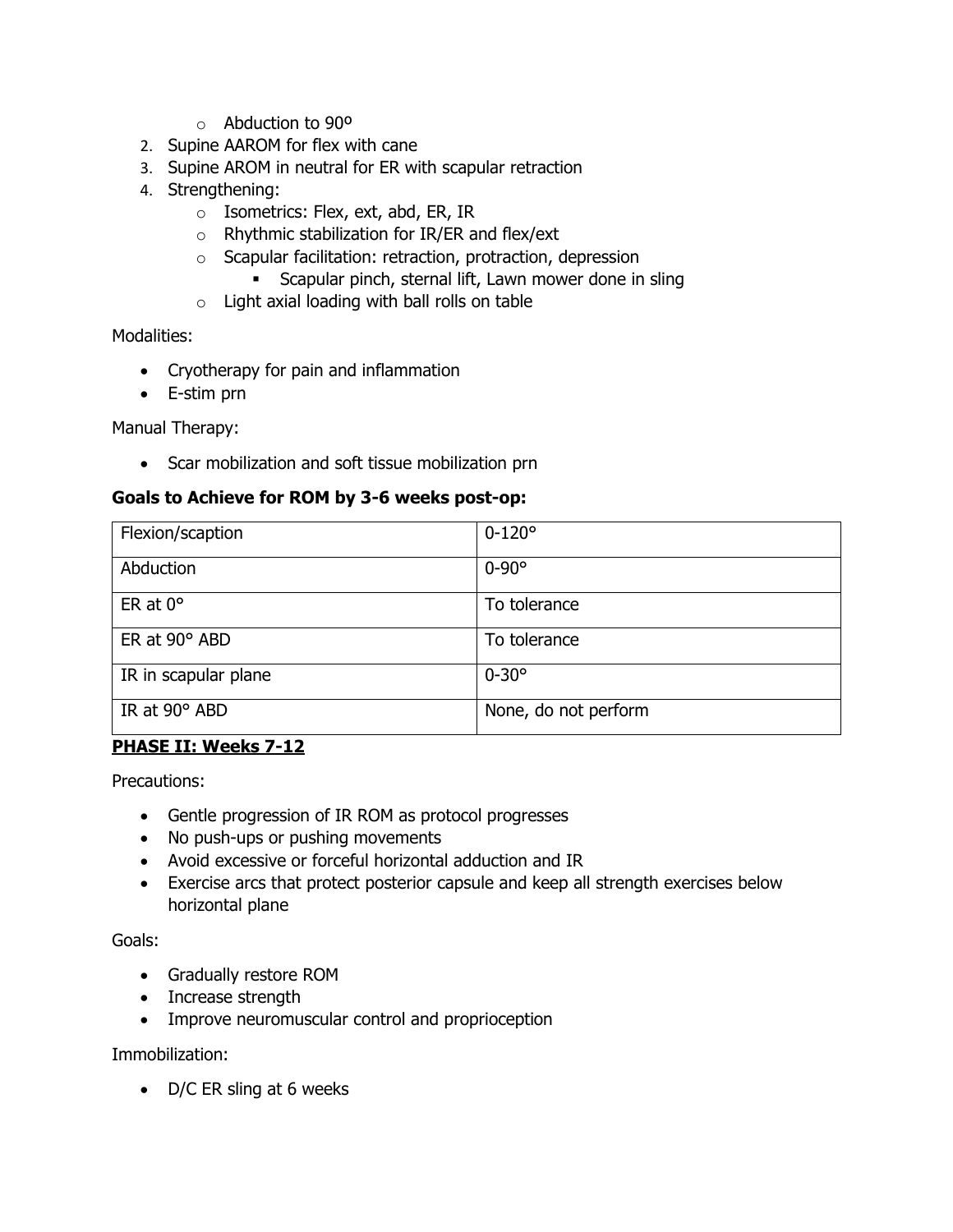Therapeutic Exercise:

- 1. Continue with exercises in phase I as needed
- 2. Progress PROM all directions, as tolerated
	- o Gentle progression with IR
- 3. AAROM/AROM all directions, progress as tolerated, pulley/cane, wall slides
	- o Horizontal adduction, reach only not a stretch
	- $\circ$  Hands behind head stretch, ER at 90 $\degree$  of abduction stretch
- 4. Strengthening:
	- o At 8 weeks: Begin resistive exercises for scapular stabilizers, biceps, triceps, and rotator cuff
		- **EXEDER** Submaximal, pain-free isotonic shoulder exercise for IR and ER with modified neutral position
		- Isotonic 1-3lbs: triceps, sidelying then standing scaption, prone Y, T, W's
		- Theraband or tubing: ER, IR (limit to neutral initially), bicep curl, row, serratus punch, W's, progress to T's, diagonals, ER and IR at 90°
	- o UBE at 8 weeks
	- o Progress rhythmic stabilization to closed chain
	- o Proprioception drills
	- $\circ$  Scapular facilitation: retraction, protraction, depression, add elevation and protraction
		- **EXEC** Scapulohumeral rhythm exercises

Modalities:

- Cryotherapy prn
- NMES prn

Manual Therapy:

- Scar mobilization and soft tissue mobilization prn
- Joint mobilization prn

#### **Goals to achieve for ROM by 6-12 weeks post-op:**

| Flexion/scaption     | To tolerance, 165° by week 8               |
|----------------------|--------------------------------------------|
| Abduction            | To tolerance                               |
| ER at $0^\circ$      | To tolerance, 85-90° by week 8             |
| ER at 90° ABD        | Progress to 90° (110-115 for throwers)     |
| IR in scapular plane | $0 - 60^{\circ}$                           |
| IR at $90^\circ$ ABD | 30-45° by week 10, progress cautiously and |
|                      | gradually to 60-65° by week 12             |

## **PHASE III: Weeks 13-16**

Precautions:

- Gentle progression of IR ROM as protocol progresses
- No push-ups or pushing movements
- Avoid excessive or forceful horizontal adduction and IR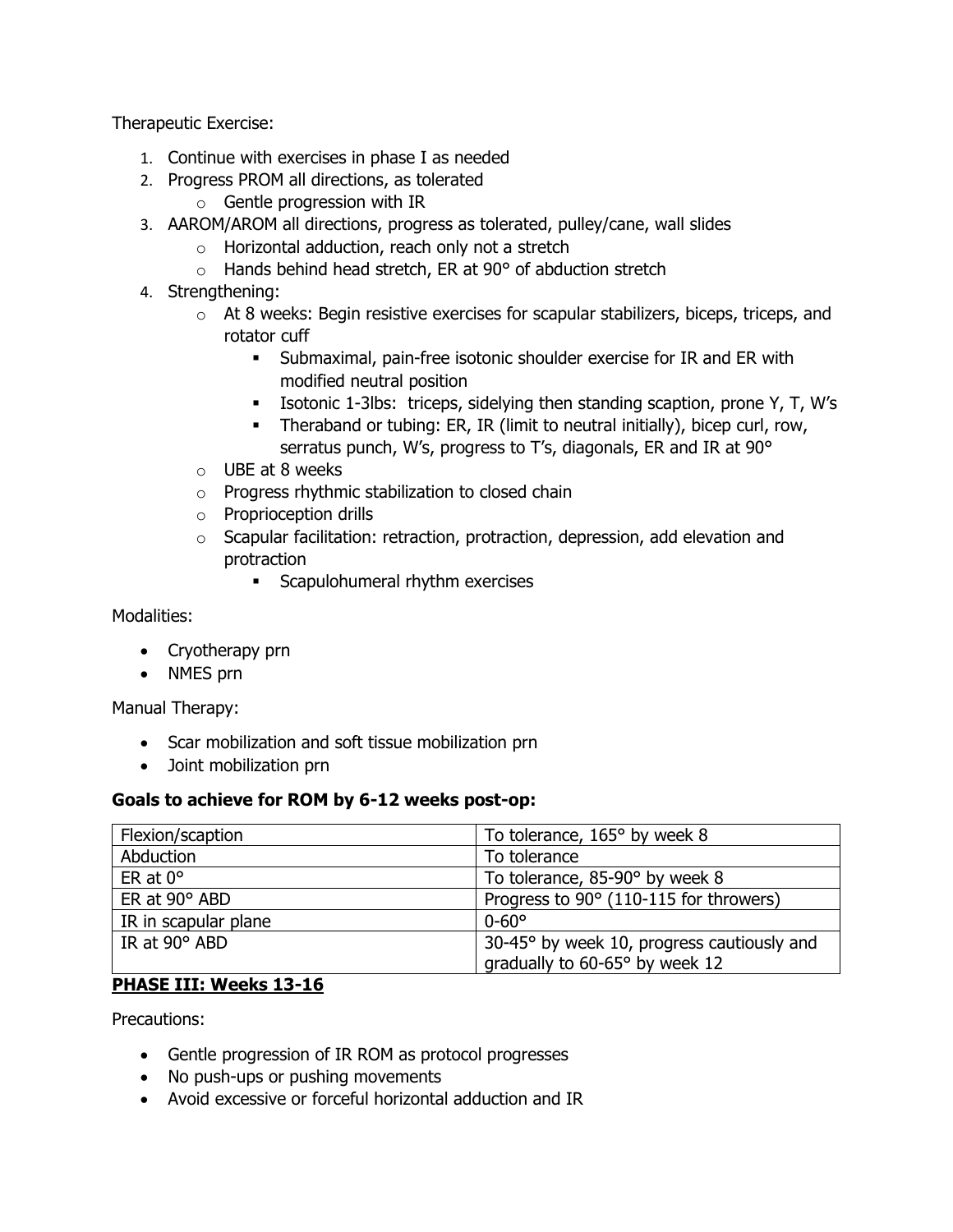• Exercise arcs that protect posterior capsule and keep most strength exercises below horizontal plane

Goals:

- Patient will have full AROM with good scapulohumeral rhythm
- Improve strength, power, and endurance
- Improve neuromuscular control and proprioception
- Improve dynamic stability

Therapeutic Exercise:

- 1. Progress to full ROM
	- Sleeper posterior capsular stretch, IR behind back stretch, horizontal adduction stretch
- 2. Strengthening:
	- Advance phase II activities, emphasize ER and latissimus eccentrics and glenohumeral stabilization
	- Plyometrics- in front of body, below shoulder height, wall dribble 2-1 hand, ER wall dribble
	- Rhythmic stabilization: closed chain with hand on a ball progressing to open chain in multiple planes of movement
	- Wall push-up
- 3. Jog at 16 weeks

## **PHASE IV: Weeks 17-6 months**

Precautions:

- Limited return to sports activities
- No push-ups or pushing movements
- Avoid excessive or forceful horizontal adduction and IR
- Exercise arcs that protect posterior capsule

Goals:

- Patient will have full AROM with good scapulohumeral rhythm
- Improve strength, power, and endurance
- Improve neuromuscular control and proprioception
- Improve dynamic stability

Therapeutic Exercise:

- 1. Continue flexibility exercises to maintain full ROM
- 2. Progress strengthening exercises
	- o Free weights (limit depth of bench press, and other exercises where elbows go past trunk into extension)